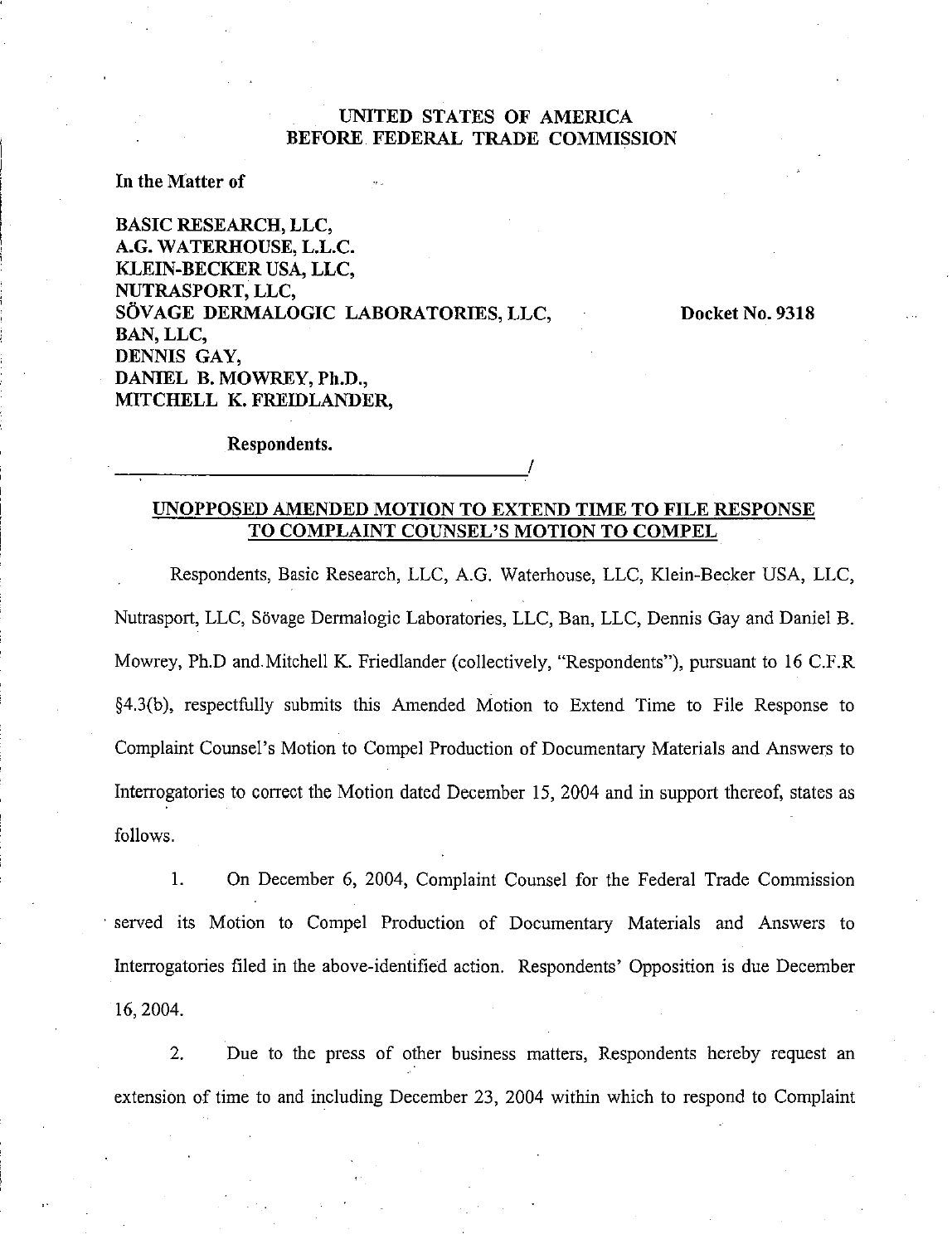Counsel's Motion to Compel Production of Documentary Materials and Answers to Interrogatories.

5. Undersigned counsel has conferred with Complaint Counsel to discuss the relief sought in this Motion. Complaint Counsel has no objection to granting Respondents the requested extension of time.

*6.* A proposed Order is attached hereto for the Court's convenience.

 $\mathbf{I}$ 

Respecthlly submitted,

Jeffrey D. Feldman Gregory L. Hillyer Christopher P. Demetriades Todd M. Malynn FeldmanGale, P.A. Miami Center, 19<sup>th</sup> Floor 201 South Biscayne Blvd. Miami, Florida 3313 1 Tel: (305) 358-5001 Fax: (305) 358-3309

Attorneys for Respondents Basic Research, LLC, A.G. Waterhouse, LLC, Klein-Becker USA, LLC, Nutrasport, LLC, Sövage Dermalogic Laboratories, LLC and Ban, LLC

 $\overline{2}$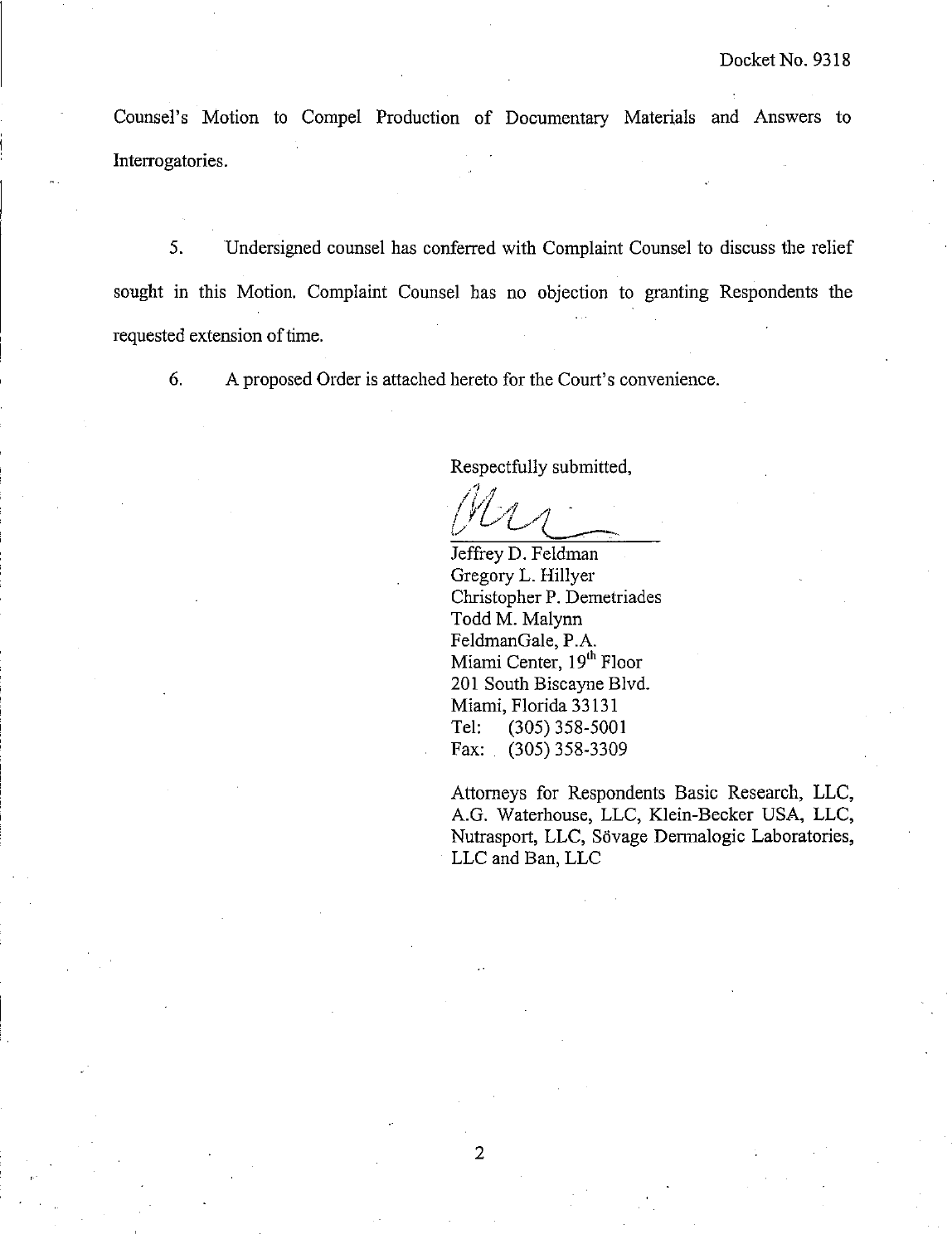#### **CERTIFICATE OF SERVICE**

'I HEREBY CERTIFY that a true and correct copy of the foregoing was provided to the following parties this  $16<sup>th</sup>$  day of December, 2004 as follows:

(1) One (1) original and two (2) copies by Federal Express to Donald S. Clark, Secretary, Federal Trade Commission, Room H-159,600 Pennsylvania Avenue, N.W., Washington, D.C., 20580;

(2) One (1) electronic copy via e-mail attachment in Adobe<sup>®</sup> ".pdf" format to the Secretary of the FTC at Secretary@ftc.gov;

(3) Two (2) copies by Federal Express to Administrative Law Judge Stephen J. McGuire, Federal Trade Commission, Room H-104, 600 Pennsylvania Avenue N.W., Washington, D.C. 20580;

(4) One (1) copy via e-mail attachment in Adobe<sup>®</sup> ".pdf" format to Commission Complaint Counsel, Laureen Kapin, Joshua S. Millard, and Laura Schneider, all care of lkapin@ftc.gov, imillard@ftc.gov; rrichardson@ftc.gov; lschneider@ftc.gov with one (1) paper courtesy copy via U. S. Postal Service to Laureen Kapin, Bureau of Consumer Protection, Federal Trade Commission, Suite NJ-2122, 600 Pennsylvania Avenue, N.W., Washington, D.C., 20580;

(5) One (1) copy via U. S. Postal Service to Elaine Kolish, Associate Director in the Bureau of Consumer Protection, Federal Trade Commission, 600 Pennsylvania Avenue, N.W., Washington, D.C. 20580

(6) One (1) copy via United States Postal Service to Stephen Nagin, Esq., Nagin Gallop & Figueredo, 3225 Aviation Avenue, Suite 301, Miami, Florida 33 13 1.

**(7)** One (1) copy via United States Postal Service to Richard Burbidge, Esq., Jefferson W. Gross, Esq. and Andrew J. Dymek, Esq., Burbidge & Mitchell, 215 South State Street, Suite 920, Salt Lake City, Utah 841 11, Counsel for Dennis Gay.

(8) One (1) copy via United States Postal Service to Ronald F. Price, Esq., Peters Scofield Price, A Professional Corporation, 340 Broadway Centre, 111 East Broadway, Salt Lake City, Utah 84111, Counsel for Daniel B. Mowrey.

(9) One (1) copy via United States Postal Service to Mitchell K. Friedlander, 5742 West.Harold Gatty Drive, Salt Lake City, Utah 8411 1, Pro *Se.* 

3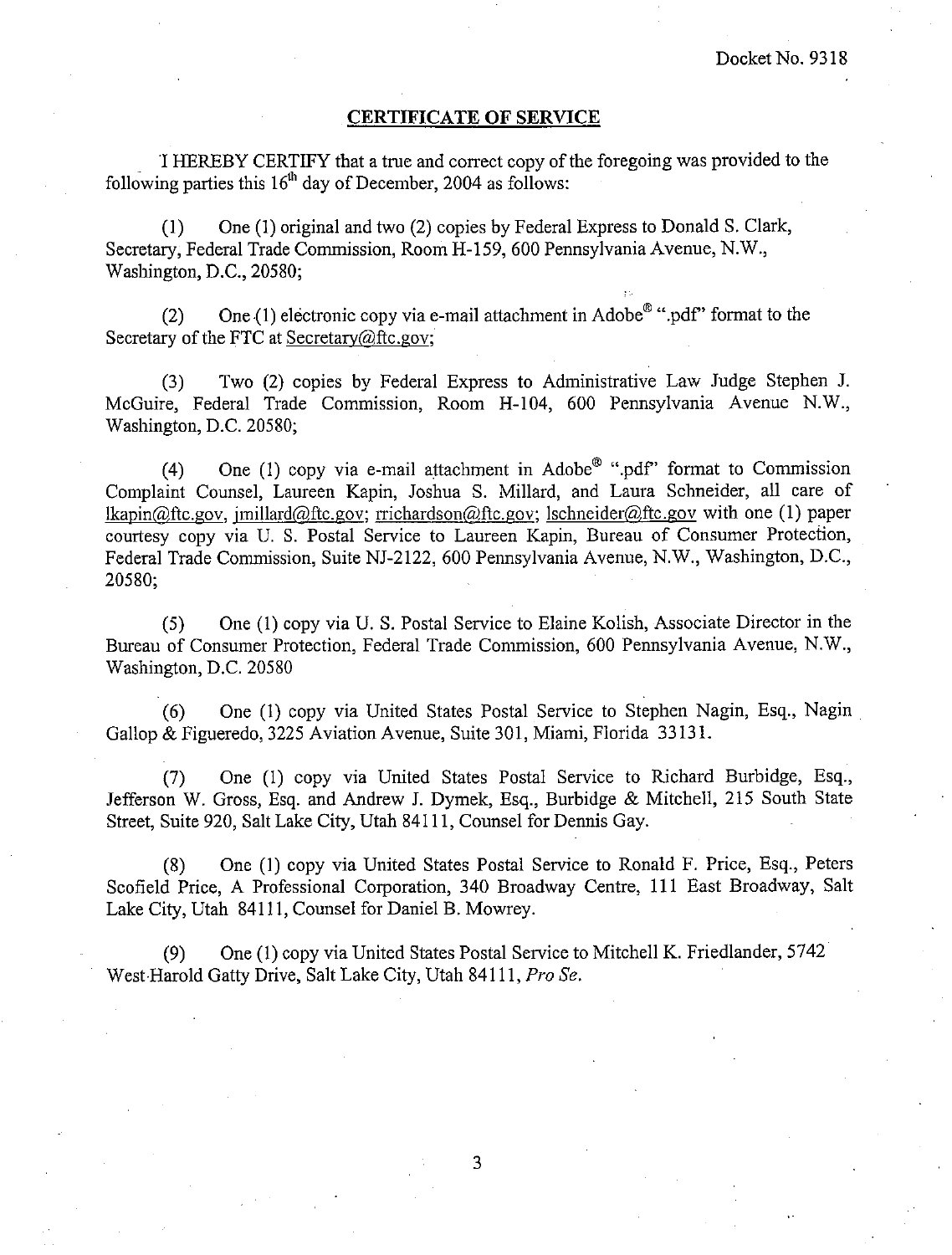# **CERTIFICATION FOR ELECTRONIC PILING**

I HEREBY CERTIFY that the electronic version of the foregoing is a true and correct copy of the original document being filed this same day of December 16, 2004 via Federal Express with the Office of the Secretary, Room H-159, Federal Trade Commission, 600 Pennsylvania Avenue, N.W., Washington, D.C. 20580.

*(g,\$L.u* 

**CHRISTOPHER P. DEMETRIADES** 

**I:\basic** research\ftc\pIeadings\motion **(amended) for extension of time to respond to cc's molion to compel.doc**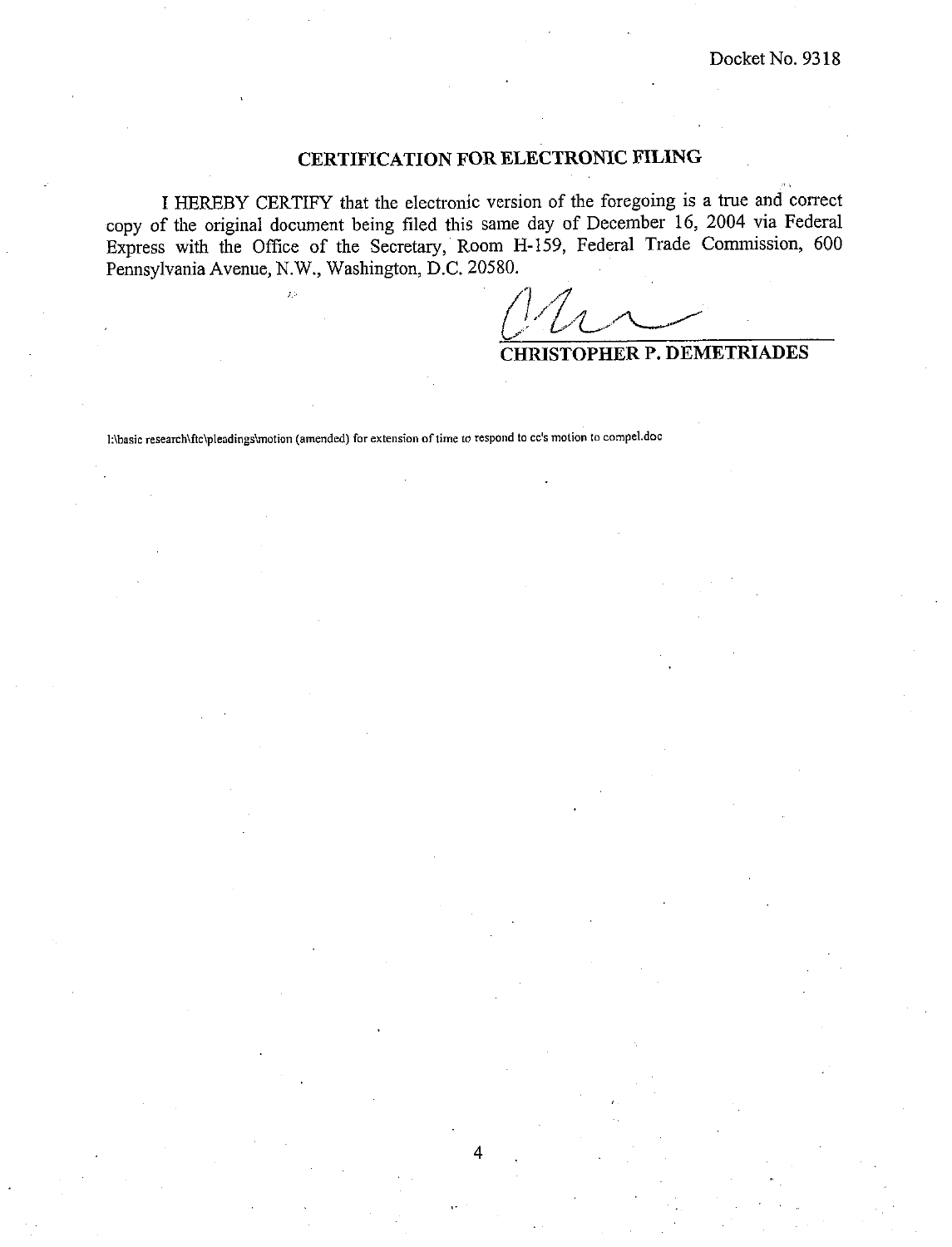## UNITED STATES OF AMERICA BEFORE FEDERAL TRADE COMMISSION

In the Matter of

BASIC RESEARCH, LLC, A.G. WATERHOUSE, L.L.C. KLEIN-BECKER USA, LLC, NUTRASPORT, LLC, SÖVAGE DERMALOGIC LABORATORIES, LLC, BAN, LLC, DENNIS GAY, DANIEL B. MOWREY, Ph.D., MITCHELL K. FREIDLANDER,

Docket No. 9318

Respondents.

## ORDER ON AGREED MOTION TO EXTEND TIME TO FILE RESPONSE TO COMPLAINT COUNSEL'S MOTION TO COMPEL PRODUCTION OF DOCUMENTARY MATERIALS AND ANSWERS TO INTERROGATORIES

THIS CAUSE came before the Administrative Law Judge for the Federal Trade Commission on Respondents, Basic Research, LLC, A.G. Waterhouse, LLC, Klein-Becker USA, LLC, Nutrasport, LLC, Sövage Dermalogic Laboratories, LLC, Ban, LLC, Dennis Gay and Daniel B. Mowrey, Ph.D and Mitchell K. Friedlander's Agreed Motion to Extend Time to File Response to Complaint Counsel's Motion to Compel Production of Documentary Materials and Answers to Interrogatories ("Motion"). Having carefully reviewed the motion, been made aware of the agreement of Complaint Counsel and being otherwise fully advised in the premises, it is hereby

ORDERED AND ADJUDGED that Respondents' Motion is hereby GRANTED. The Respondents shall have to and including December 23,2004 within which to serve their response